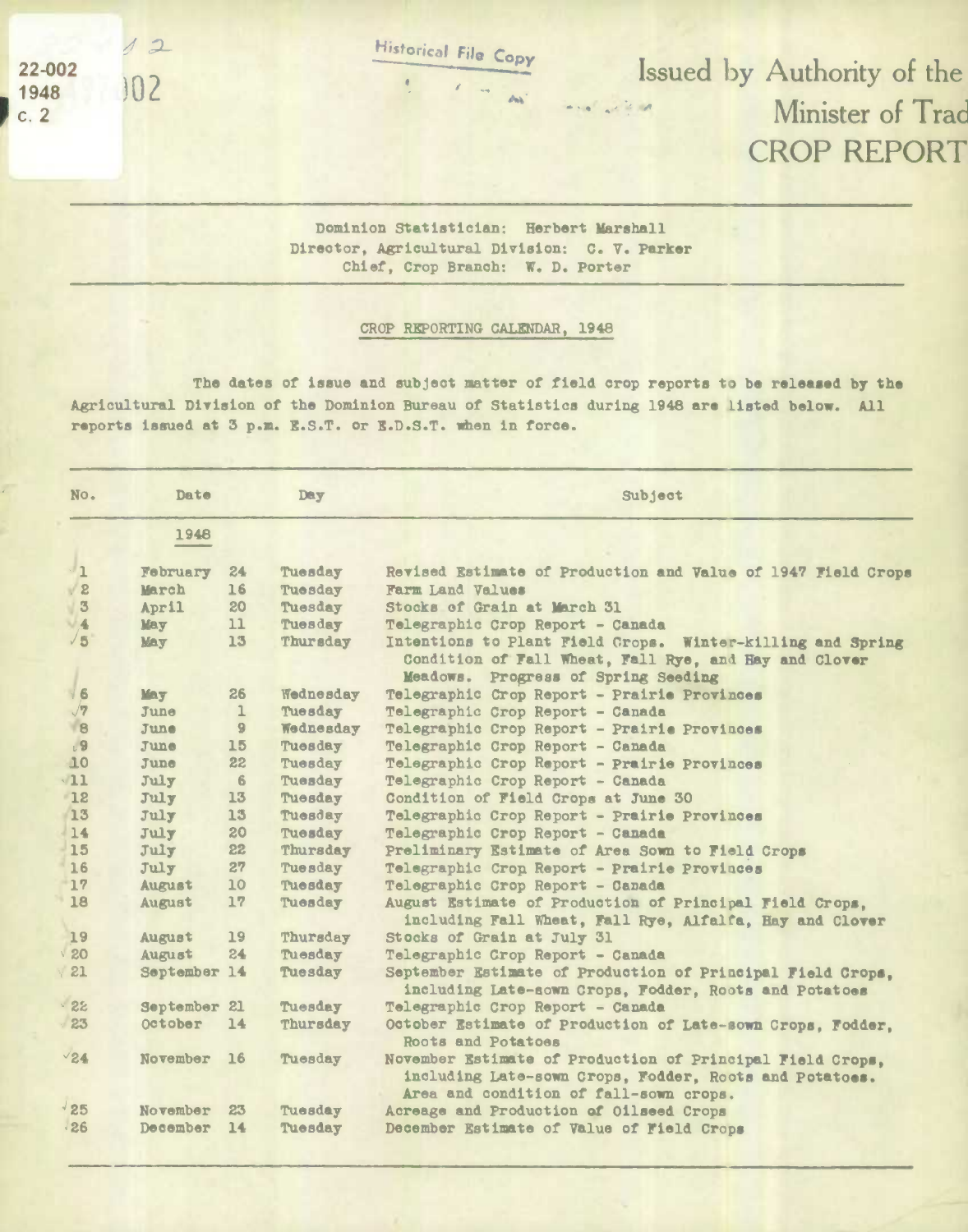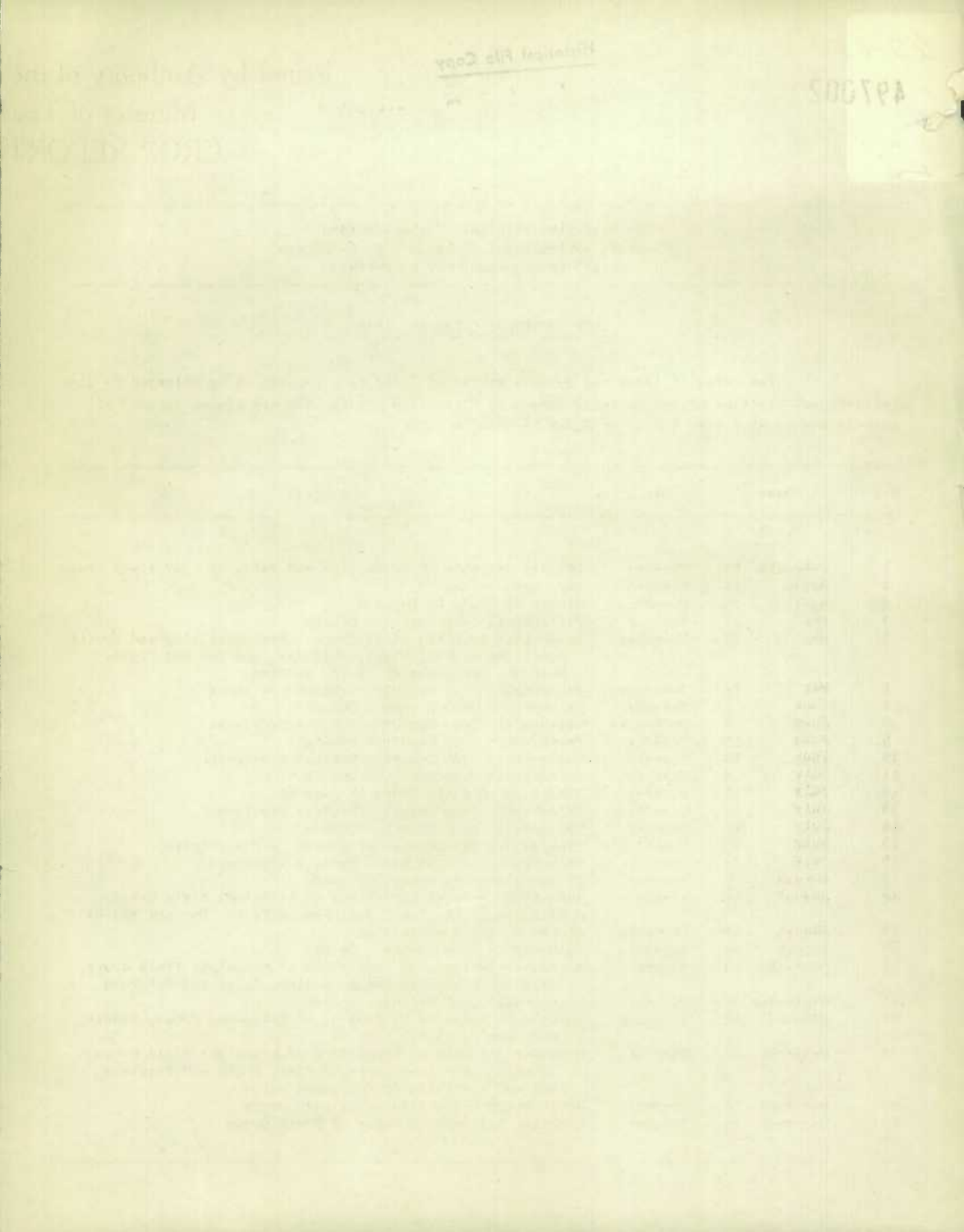Rt. Hon. C. D. Howe, M.P., and Commerce NC CALENDAR



| <b>JANUARY</b> |                |                 |                          |    |                |    |  |  |  |
|----------------|----------------|-----------------|--------------------------|----|----------------|----|--|--|--|
| S              | M              | T               | W                        | T  | F              | S  |  |  |  |
|                |                |                 |                          |    |                |    |  |  |  |
|                |                |                 |                          | 1  | $\overline{2}$ | 3  |  |  |  |
| 4              | $\overline{5}$ | 6               | $\overline{\phantom{a}}$ | 8  | 9              | 10 |  |  |  |
| 11             | 12             | 13              | 14                       | 15 | 16             | 17 |  |  |  |
| 18             | 19             | 20 <sup>°</sup> | 21                       | 22 | 23             | 24 |  |  |  |
| 25             | 26             | 27 28           |                          | 29 | 30             | 31 |  |  |  |

| <b>FEBRUARY</b>             |                |          |          |                       |          |          |  |  |
|-----------------------------|----------------|----------|----------|-----------------------|----------|----------|--|--|
| MT<br>T<br>F<br>S<br>S<br>W |                |          |          |                       |          |          |  |  |
|                             | $\overline{2}$ | 3        |          | $\overline{5}$        | 6        |          |  |  |
| 8<br>15                     | 9<br>16        | 10<br>17 | 11<br>18 | 12<br>19 <sup>1</sup> | 13<br>20 | 14<br>21 |  |  |
| 22<br>29                    | 23             |          | $24$ 25  | 26                    | 27       | 28       |  |  |

|                                 | <b>MARCH</b> |                |              |          |          |          |  |  |  |
|---------------------------------|--------------|----------------|--------------|----------|----------|----------|--|--|--|
| S<br>T<br>M<br>W<br>T<br>F<br>S |              |                |              |          |          |          |  |  |  |
|                                 | 1            | $\overline{2}$ | $\mathbf{R}$ | 4        | 5        | 6        |  |  |  |
| 7                               | $\mathbf{8}$ | q              | 10           | 11       | 12       | 13       |  |  |  |
| 14<br>21                        | 15<br>22     | 16<br>23       | 17<br>$2 +$  | 18<br>25 | 19<br>26 | 20<br>27 |  |  |  |
| 28                              | 29           | 30             | 31           |          |          |          |  |  |  |

PROPERT

MAR<sub>5</sub>

 $\Lambda$ 

R.

THE

|               | <b>APRIL</b>                                        |               |                            |                             |                                                 |                     |  |  |
|---------------|-----------------------------------------------------|---------------|----------------------------|-----------------------------|-------------------------------------------------|---------------------|--|--|
| S             | M                                                   | T             | W                          | T                           | F                                               | S                   |  |  |
| 4<br>11<br>18 | $\overline{5}$<br>12 <sup>2</sup><br>19<br>25 26 27 | 6<br>13<br>20 | $\overline{7}$<br>14<br>21 | ш<br>8<br>15<br>22<br>28 29 | $\overline{2}$<br>$\mathbf Q$<br>16<br>23<br>30 | 3<br>10<br>17<br>24 |  |  |

|                 | <b>MAY</b> |    |                  |    |    |    |  |  |
|-----------------|------------|----|------------------|----|----|----|--|--|
| S               | M          | T  | W                | T  | F  | S  |  |  |
| $\overline{2}$  | 3          | 4  | $5\overline{)}$  | 6  |    | 8  |  |  |
| Q               | 10         |    | 12               | 13 | 14 | 15 |  |  |
| 16              | 17         | 18 | 19               | 20 | 21 | 22 |  |  |
| 23              | 24         |    | $25 \, 26 \, 27$ |    | 28 | 29 |  |  |
| 30 <sub>1</sub> | 31         |    |                  |    |    |    |  |  |

| JUNE |    |    |    |    |              |    |  |  |  |
|------|----|----|----|----|--------------|----|--|--|--|
| S    | M. | T  | W  | T  | $\mathbb{F}$ | S  |  |  |  |
|      |    |    |    | 3  | 4            | 5  |  |  |  |
| 6    |    | 8  | Q  | 10 | 11           | 12 |  |  |  |
| 13   | 14 | 15 | 16 | 17 | 18           | 19 |  |  |  |
| 20   | 21 | 22 | 23 | 24 | 25           | 26 |  |  |  |
| 27   | 28 | 29 | 30 |    |              |    |  |  |  |

|    | JULY            |         |                |             |                          |                      |  |  |  |
|----|-----------------|---------|----------------|-------------|--------------------------|----------------------|--|--|--|
| S  |                 | $M$   T | W              | T           | F                        | S                    |  |  |  |
|    |                 |         |                |             |                          |                      |  |  |  |
|    | 5               |         | 7              | 8           | $\mathbf{2}$<br><b>Q</b> | $\overline{3}$<br>10 |  |  |  |
| 11 | 12 <sup>2</sup> | 13      | 14             | 15          | 16                       | 17                   |  |  |  |
| 18 | 19              | 20      |                | 21 22 23 24 |                          |                      |  |  |  |
|    |                 |         | 25 26 27 28 29 |             | 30 31                    |                      |  |  |  |

|    | <b>AUGUST</b>              |    |    |                |    |    |  |  |  |
|----|----------------------------|----|----|----------------|----|----|--|--|--|
| S. | T<br>T<br>S<br>M<br>W<br>F |    |    |                |    |    |  |  |  |
|    |                            |    |    |                |    |    |  |  |  |
|    | 2                          | 3  |    | $\overline{5}$ | 6  |    |  |  |  |
| 8  | 9                          |    | 11 | 12             | 13 | 14 |  |  |  |
| 15 | 16                         |    | 18 | 19             | 20 | 21 |  |  |  |
| 22 | 23                         | 24 | 25 | 26             | 27 | 28 |  |  |  |
| 29 | 30                         | 31 |    |                |    |    |  |  |  |

| <b>SEPTEMBER</b> |    |             |                |                     |         |         |  |  |  |
|------------------|----|-------------|----------------|---------------------|---------|---------|--|--|--|
| S                | M  | $\mathbf T$ | W              | T                   | F       | S       |  |  |  |
| $\overline{5}$   | 6  |             | R              | $\overline{2}$<br>9 | 3<br>10 | 4<br>11 |  |  |  |
| 12               | 13 | 14          | 1 <sup>1</sup> | 16                  | 17      | 18      |  |  |  |
| 19               | 20 | 21          | 2 <sup>2</sup> | 23                  | 24      | 25      |  |  |  |
| 26 <sup>1</sup>  |    | 27 28       | 29             | 30                  |         |         |  |  |  |

|    | <b>OCTOBER</b> |                 |                |    |              |                |  |  |  |
|----|----------------|-----------------|----------------|----|--------------|----------------|--|--|--|
| S  | M              | T.              | W              | T  | $\mathbb{F}$ | S              |  |  |  |
|    |                |                 |                |    |              | $\overline{2}$ |  |  |  |
| 3  | 4              | $5\overline{)}$ | 6              |    | 8            | $\mathbf Q$    |  |  |  |
| 10 | 11             | 12              | 13             | 14 | 15           | 16             |  |  |  |
| 17 | 18             | 19              | 2 <sub>0</sub> | 21 | 22           | 23             |  |  |  |
| 24 | 25             | 26              | 27             | 28 | 29           | 30             |  |  |  |
| 31 |                |                 |                |    |              |                |  |  |  |

|          | <b>NOVEMBER</b> |          |          |          |                |          |  |  |
|----------|-----------------|----------|----------|----------|----------------|----------|--|--|
| S        |                 | MT       | W.       | T        | $\mathbf{F}$   | S        |  |  |
|          |                 | 2        | 3        |          | $\overline{5}$ | 6        |  |  |
|          | 8               | 9        | 10       | 11       | 12             | 13       |  |  |
| 14<br>21 | 15<br>22        | 16<br>23 | 17<br>24 | 18<br>25 | 19<br>26       | 20<br>27 |  |  |
|          | 28 29 30        |          |          |          |                |          |  |  |

| <b>DECEMBER</b> |       |               |    |                |                |    |
|-----------------|-------|---------------|----|----------------|----------------|----|
| S               | M     | T             | w  | T              | F              | S  |
|                 |       |               |    | $\overline{2}$ | 3              |    |
| 5               | 6     |               | я  | Q              | 1 <sub>0</sub> | 11 |
| 12              | 13    | $\mathcal{A}$ | 15 | 16             | 17             | 18 |
| 19              | 20    | 21            | 22 | 23             | 24             | 25 |
| 26              | 27 28 |               | 29 | 30             | 31             |    |